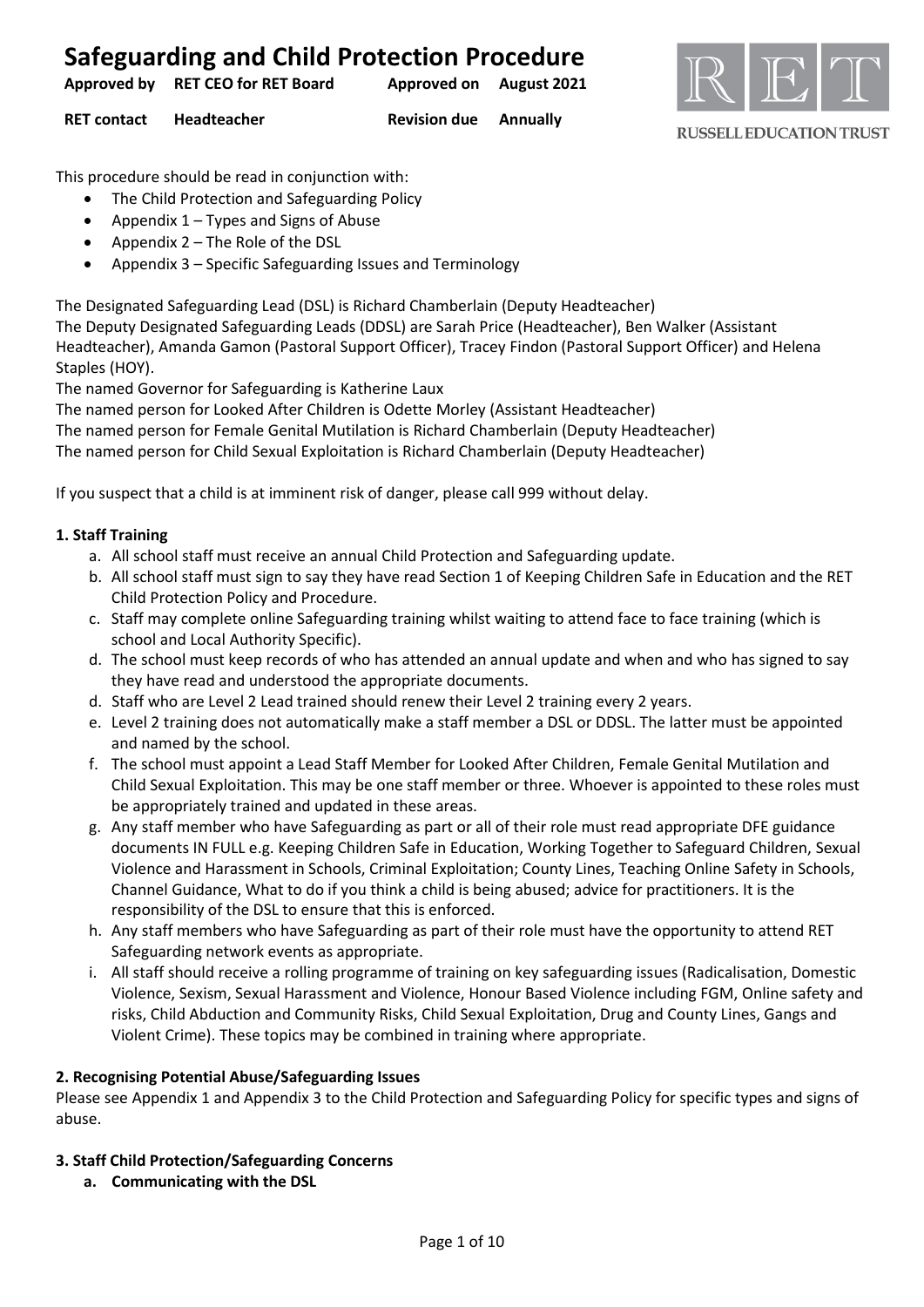| <b>Safeguarding and Child Protection Procedure</b> |  |  |  |
|----------------------------------------------------|--|--|--|
|----------------------------------------------------|--|--|--|

| Approved by | <b>RET CEO for RET Board</b> | <b>Approved on August 2021</b> |  |
|-------------|------------------------------|--------------------------------|--|
|             |                              |                                |  |

**RET contact Headteacher Revision due Annually**



#### **RUSSELL EDUCATION TRUST**

All staff will refer concerns to the DSL/DDSL verbally where a child may be in imminent or immediate danger from suspected abuse. This takes priority over all other duties.

- a. Staff should be mindful that peer on peer abuse can take many forms. These include bullying including cyber bullying; physical; sexual; sexual harassment; 'upskirting'/'downing trousers'; sexting and initiation/hazing type violence. These may happen online, offline, in or out of school. Staff should report seeing or hearing of any such behaviours to their DSL/DDSL.
- **b. Indirect Disclosures**

Staff must be mindful that they will often overhear something or be told something vague rather than have something said to them explicitly. If this is the case a verbal report should be made to the DSL immediately and followed up by an entry on CPOMs within 24 hours.

**c. Leaving full disclosures to the DSL where possible** All staff, where possible will leave the DSL/DDSL to take full disclosures from children as they have specific training. Increasingly, our schools have specialist safeguarding staff who are also trained to take disclosures. The DSL may ask them to do so. If children approach these specialist staff directly, the DSL/DDSL should still be kept informed.

#### **d. Referring Initial Concerns to the DSL, Monitoring, Recording and Reporting (all staff)**

Brief notes should be made at the time or as soon as possible after there is a suspicion that is being referred to the DSL (CPOMS may be used at all stages). They should include:

- i. Date and time of observation
- ii. Place and context of observation
- iii. Facts

#### **e. Procedure:**

#### Use CPOMS.

Remember to keep to factual information and not assumption or interpretation. Use the child's own language rather than translating it into your own words. Be aware that your report may be used at a later date to support a referral to an external agency and even possibly at a criminal hearing. Make additional records of discussion that takes place.

#### **f. If staff other than the DSL have to take a disclosure**

Should a child make an initial disclosure of abuse (of any type) to staff, and staff are unable to ensure the DSL/DDSL takes the disclosure, staff will:

- i. Listen to the child, keep calm and offer reassurance without questioning.
- ii. Remain impassive reassure and not form or pass judgement on any party verbally or otherwise.
- iii. Observe visible signs of abuse e.g. bruising but not ask children to remove clothing.
- iv. Listen to the child but refrain from asking questions e.g. 'What happened next' as this may compromise a police investigation.
- v. Accept what a child says without challenge, reassure them that they are doing the right thing and that you recognise that what they are doing is difficult.
- vi. Not lay blame and criticise either the child or the possible perpetrator.
- vii. Not promise confidentiality explain that they have done the right thing, who you will need to tell and why.
- viii. Make detailed notes of what the child says, preferably word for word.
- ix. Note the date and time of disclosure.
- x. Note the place and context of disclosure.
- xi. Once a verbal referral is made, ensure school records are updated with the information within 24 hours and as soon as possible.

#### **g. Possible Physical Abuse (Bruises, Burns, Scars etc.)**

Should a member of staff suspect physical abuse a body map sheet should be completed (paper based or CPOMs report). Again the date, time, place, context of noticing the potential abuse should be documented. The DSL/DDSL should be alerted to the report as soon as possible.

#### **h. Referrals made in Term Time/School Time**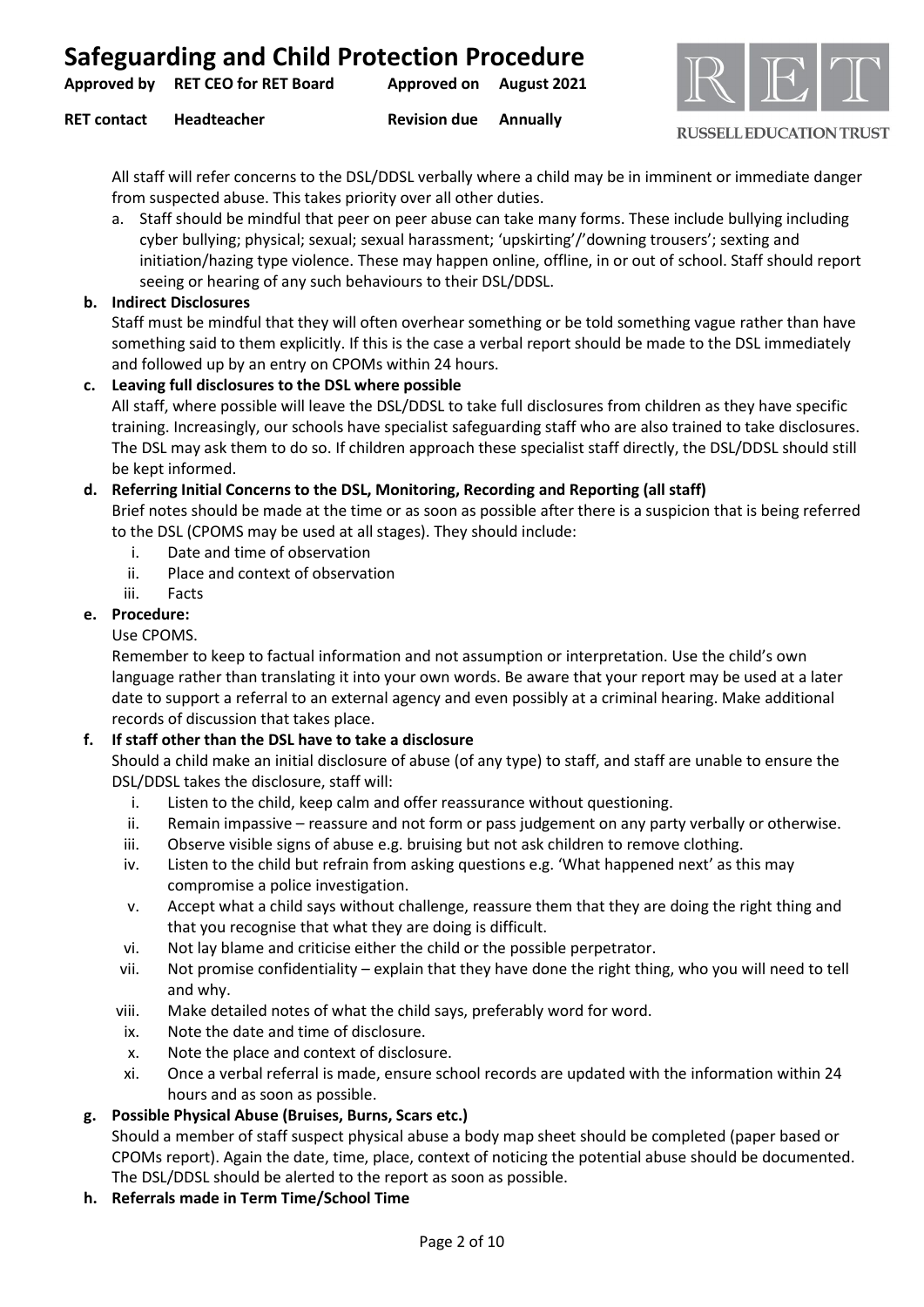**RET contact Headteacher Revision due Annually**



**RUSSELL EDUCATION TRUST** 

During school/term time the DSL/DDSL is advised to refer Child Protection/Safeguarding issues to the local authority.

#### **i. Out of school/term time e.g. weekends**

Occasionally staff may be alerted to CP/Safeguarding concerns e.g. it is possible to Facebook message a user without having access to their account. Should staff have such concerns they should refer these directly to the local authority/local Safeguarding Children Partnership using the following contact details. Front Door for Families (Brighton and Hove) - 01273 290400/01273 335905 (out of hours number) West

Sussex MASH - 01403 229900/033 022 26664 (out of hours number).

The staff member should email/telephone the DSL to alert them to what has happened and what they have done. Please note that it is a criminal offence to ignore potential safeguarding issues at any time.

#### **j. Referrals to Local Authorities/local Safeguarding Children Partnerships**

- i. These should be made by appropriate school staff where possible e.g. The DSL. If a case is referred to the DSL, the DSL should make the referral within 24 hours no matter what he/she deems is the level or urgency. If the case is deemed as urgent because the child is at risk, the referral should be made before the child goes home where possible.
- ii. Parents/carers should be informed of the referral immediately unless doing so would put the child at risk. In these cases, the advice of the local authority/local Safeguarding Children Partnership should be sought.
- iii. If the DSL/Headteacher feels that the appropriate action has not been taken by the Local Authority/Safeguarding Children Partnership after the first referral, they should re-refer stating their reasons for doing so.
- iv. Referrals should be made using the appropriate local authority referral process: FDFF (Brighton and Hove), MASH (West Sussex), SPOA (East Sussex)

#### **4. Staff Concerns About Other Staff**

- a. Should staff have concerns about other staff members with relation to child protection and safeguarding, these will be reported verbally to the DSL and/or Headteacher immediately. Even if completely innocent of a safeguarding/child protection concern, if a staff member is participating in ill-advised activity then steps need to be taken to protect their career and reputation.
- b. Staff should follow up the verbal report with a written concern within 24 hours. This report should detail the nature of the concern, any relevant times/dates/places and be signed and dated.
- c. The Headteacher or the DSL will contact the LADO (the Local Authority Designated Officer) with appropriate information within 24 hours of the report.
- d. If the complaint is about the DSL, DDSL or Headteacher then the CEO of RET and the LADO should be contacted immediately.

RET Central Office: 01372 363 628 Local Authority Designated Officer and number: Darrel Clews on 01273 295643. Email address: [Darrel.clews@brighton-hove.gov.uk.](mailto:Darrel.clews@brighton-hove.gov.uk)

#### **5. Children Missing in Education**

For advice and guidance please read the RET Children Missing in Education policy.

#### **6. Trips and Off-Site Events**

- a. Each trip or off-site event will have a risk assessment which takes safeguarding of children into account.
- b. Each residential trip's risk assessment will refer to any risk assessment completed by the trip company/prover/accommodation.
- c. Each Trip Leader will be briefed by the Headteacher/DSL regarding procedures both before a trip takes place and should there be a safeguarding concern whilst the trip is taking place (in and out of school hours).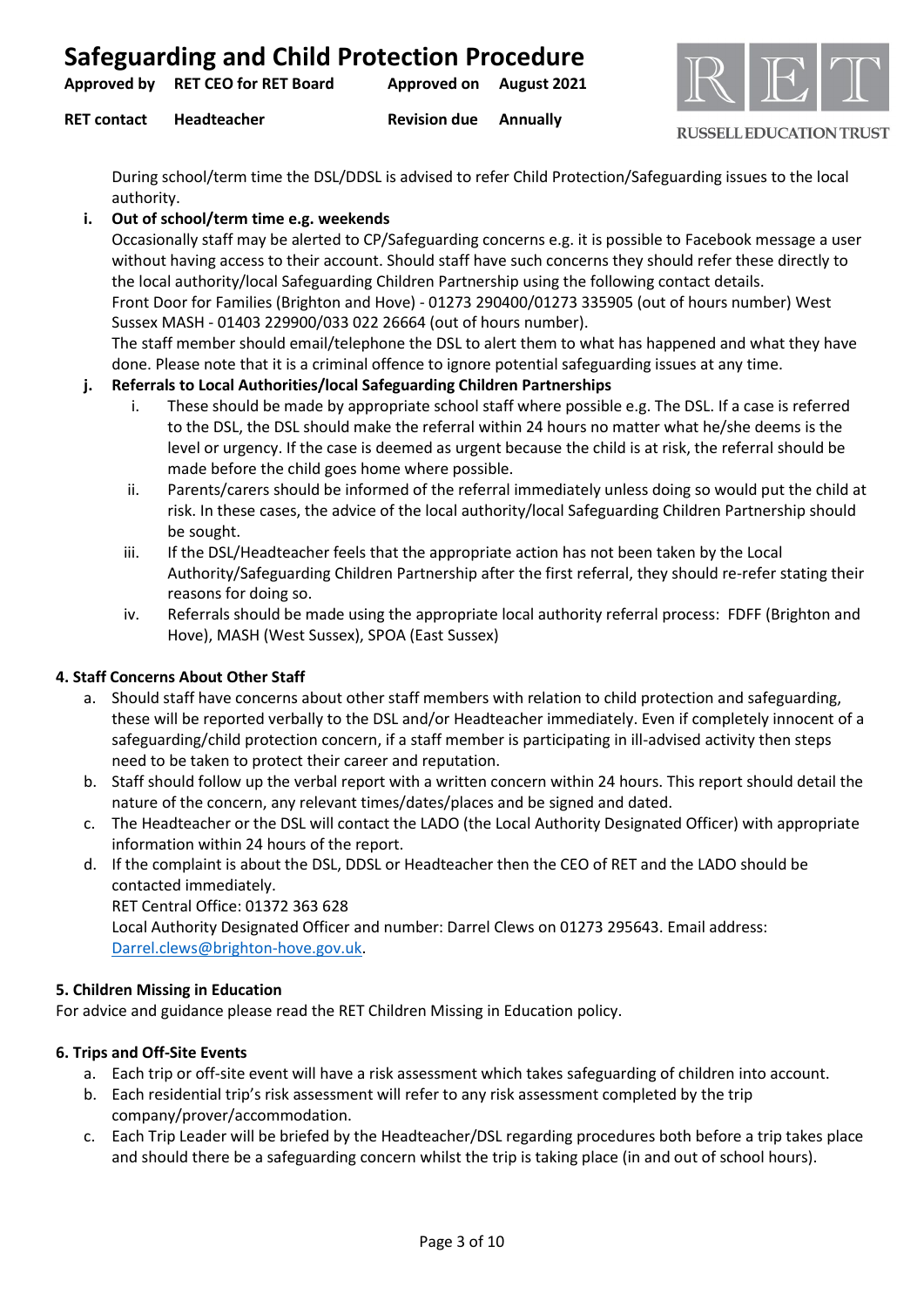|                                   | <b>Safeguarding and Child Protection Procedure</b> |  |
|-----------------------------------|----------------------------------------------------|--|
| Approved by RET CEO for RET Board | Approved on August 2021                            |  |

**RET contact Headteacher Revision due Annually**

**RUSSELL EDUCATION TRUST** 

#### **7. Curriculum**

- a. Schools should plan PSHE and Tutor Time/Assembly curriculum and consult the DSL where there are sensitivities e.g. in RSE delivery (Relationships and Sex Education).
- b. Teachers should be mindful of the fact that within the curriculum there will be opportunities to discuss some issues which some children might find sensitive and/or disturbing. Care will be taken particularly with regard to discussion about families and their make-up. Assumptions about family members and the presence of both parents should be avoided both in discussion and the presentation of materials.
- c. Staff planning PSHE and tutor sessions should be familiar with the June 2019 DFE guidance on 'Teaching Online Safety in Schools'
- d. All students should be taught about consent and what constitutes harassment.

#### **8. Pastoral Care**

- b. All form tutors and subject teachers are responsible, in conjunction with other school staff, for the pastoral needs of the children in their care. This includes maintaining opportunities for children to share their concerns as appropriate.
- c. For children who are at risk, the school may be the one stable place from which they can expect security and reassurance. It is important not only to be alert to potential abuse, but also to support and help children through difficult times. This includes providing them with coping skills that can help avoid situations and dealing with the emotional difficulties following should they experience such situation.

#### **9. Advice on Key Issues**

a) DSLs/Safeguarding staff should telephone their RET Lead Adviser or the RET CEO or Safeguarding Lead for advice on specific complex cases or referrals. Advice should be sought where the school has not had experience of dealing with a specific situation.

#### 10. Physical Contact

- a) Teachers should be mindful of the fact that physical contact with children is ill-advised save for when necessary e.g. in PE and Drama where demonstrating specific skills/poses.
- b) Physical restraint should only be used where one child is endangering the safety of others, themselves or physical property. A report should be completed following use of restraint by the staff member restraining (and any staff/student witnesses) as soon as possible afterwards and submitted to the Headteacher and DSL.

#### 11. Contact with Parents or Students

a. Staff should be mindful that contact via private telephone, social media, online shared gaming etc. can be misconstrued and is ill-advised and should use school systems only to discuss school business.

#### **12. Inter-Agency Liaison and Working with External Services**

#### **a. Inter-Agency Meetings**

At times, relevant school staff will be called upon either to contribute information to or participate in meetings involving external services. These might include:

- Strategy discussions
- A child protection review conference
- Family group conferences for Children in Need (CIN), in a range of circumstances where a plan is required for the child's future welfare
- Professionals' meetings at which representatives from different professions are asked to meet to discuss children and their families with a view to providing support or making recommendations regarding the next stages of involvement
- Core Group Meetings meeting with a 'core' group of professionals associated with the family are asked to meet to review the progress of actions decided at case conferences and register view.

#### **b. Providing Appropriate Information**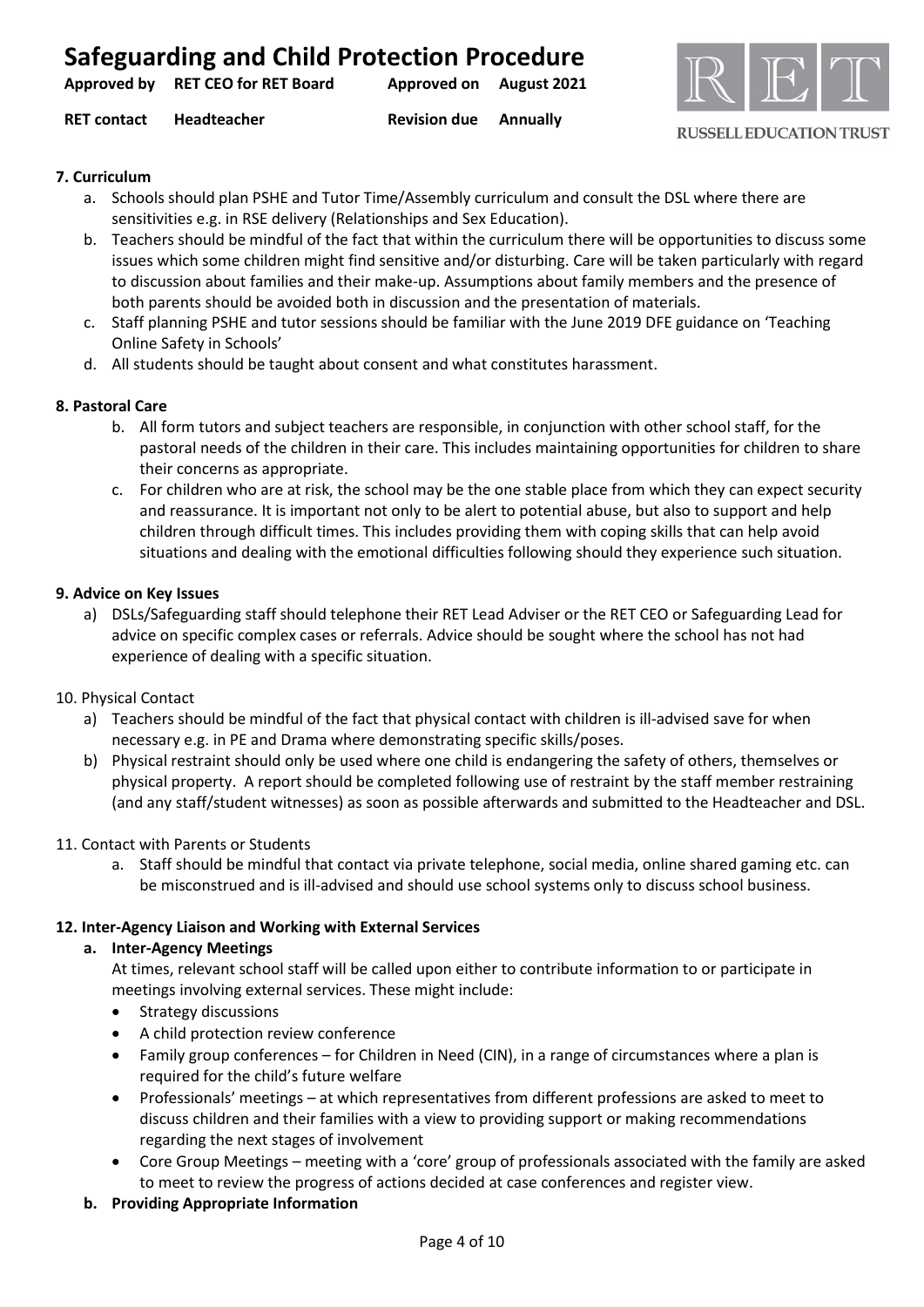| <b>Safeguarding and Child Protection Procedure</b> |                         |              |
|----------------------------------------------------|-------------------------|--------------|
| Approved by RET CEO for RET Board                  | Approved on August 2021 | $\mathbb{R}$ |



**RET contact Headteacher Revision due Annually**

**RUSSELL EDUCATION TRUST** 

At these meetings, appropriate staff should be appropriately prepared to report information about:

- Attendance and punctuality
- Academic achievement
- Behaviour and attitude
- Relationships with peers and social skills
- Physical appearance and readiness for school
- Contact with parents/carers
- Specific incidents of interest
- CP concerns if appropriate to forum

# **c. Information Collection/Delivery**

Prior to these meetings, class teachers and any other adults working closely with the child should be asked for their comments. Following the meeting, relevant staff should be informed of any action they need to take as a result of the meeting.

# **d. The Child Protection Register**

There are two types of Child Protection Plan:

Child in Need or CIN Section 17 (where children require intervention but this may be a supportive measure) Child Protection or CP Plan Section 47 (where a child is/has been in a situation associated with significant risk)

# **i. Primary Transfer**

Schools should ensure that they have collected and read CP files containing CIN or CP plans during the primary transfer process and that they have a chronology of events (CPOMs may be used for file transfer and chronologies).

#### **ii. Leavers**

Where children with CP files (CIN or CP) leave the school, the original files must be securely transferred to the new school.

#### **iii. Off Roll with No Receiving School**

If the child is removed from roll with no receiving school, a referral must be made immediately to the local authority by the DSL and the CME (Children Missing in Education) policy should be consulted/followed.

#### **iv. Storage of Child Protection Files**

Any hard copy Child Protection files (CP, CIN or otherwise) should be kept separate from the main school file in a locked cabinet and a locked office. This should not be the same office as the main school files are located. Where possible, all documents should be uploaded to CPOMs.

## **v. Ensuring information is shared appropriately**

Children who have a CP file should have a recognisable 'marker' on their main file e.g. a coloured sticker or electronic code. CPOMs settings should allow the staff who need information to be able to access it.

#### **vi. Access to CP files**

CP files should not be accessed by all staff, only those who are involved in the child's support e.g. The DSL, The Head of Year.

#### **e. Early Help**

Once a referral is made to the local authority, they will assess which service is best suited to helping the child and/or family. In some circumstances they may refer to 'Early Help'.

#### **i. What is Early Help?**

Early Help are family services set up by the local authority who provide help and support before a child needs child protection intervention e.g. a family coach.

#### **ii. Referrals**

Sometimes a school is able to refer directly to early help if it has exhausted all internal support without success or if it is felt that a child needs specific intervention. The DSL will make the decision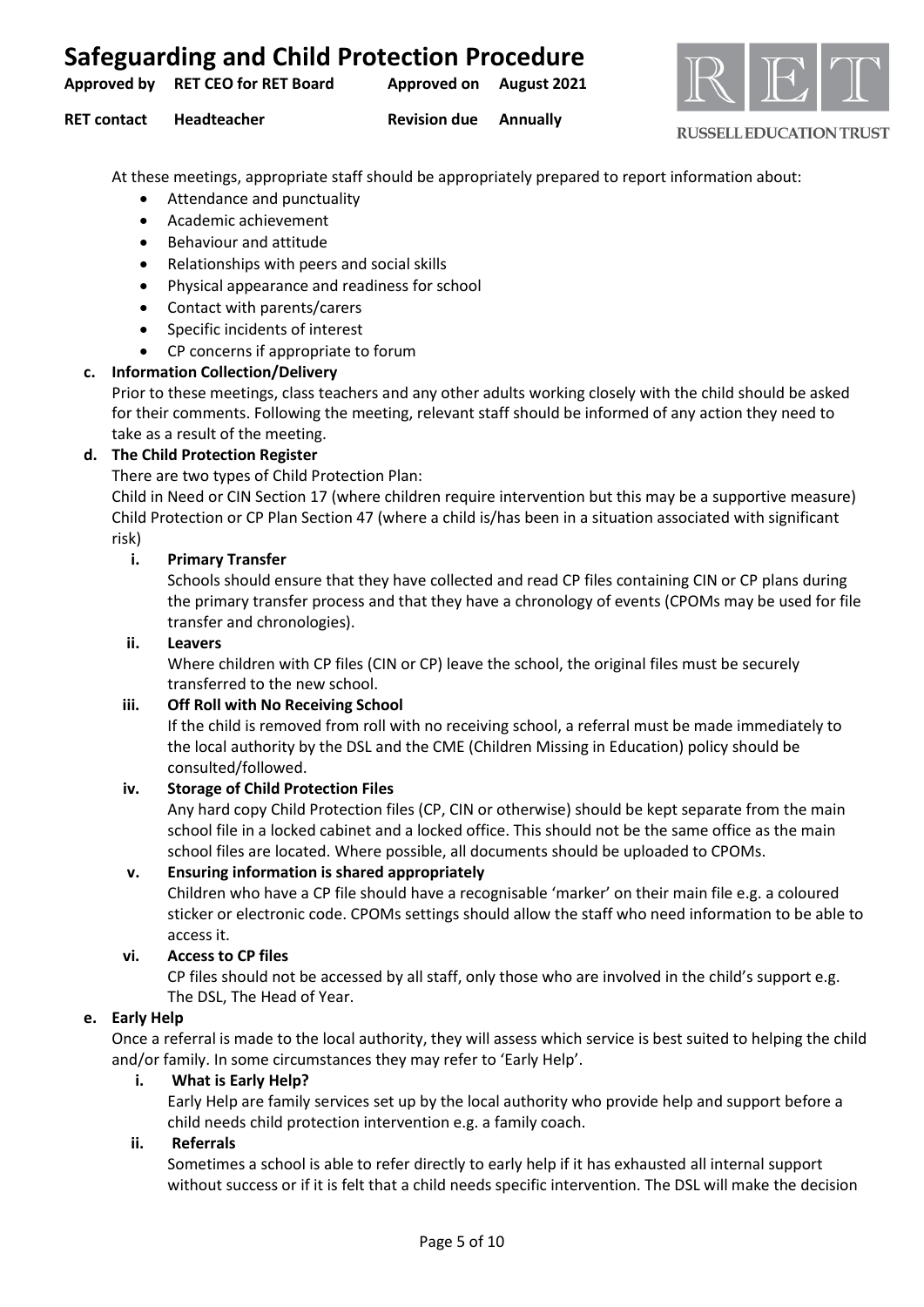| <b>Safeguarding and Child Protection Procedure</b> |  |  |  |
|----------------------------------------------------|--|--|--|
|----------------------------------------------------|--|--|--|

**Approved by RET CEO for RET Board Approved on August 2021**

**RET contact Headteacher Revision due Annually**



**RUSSELL EDUCATION TRUST** 

as to whether or not to apply for Early Help if it is accessible and seek the permission of parents/carers.

#### **13. Peer on Peer Abuse**

- a. Peer on peer abuse can take many forms. These include bullying including cyber bullying; physical; sexual; sexual harassment; 'upskirting'/'downing trousers'; sexting and initiation/hazing type violence. Staff should report any such behaviours immediately to their DSL/DDSL.
- b. The DSL/DDSL will decide who will deal with the reported incident. The DSL/DDSL will however retain oversight of actions.
- c. Any DDSL, Head of Year or other Safeguarding staff appointed to deal with incidents should keep detailed records of actions, contacts and conversations related to the incident.
- d. Any student statements taken should be dated, signed and timed.
- e. Peer on peer abuse should not be tolerated and should be dealt with under the behaviour policy. If there are safeguarding concerns for any involved parties referral to police and/or local authority services should be considered, especially where behaviour. There are posters around the school encouraging both staff and students to speak to the safeguarding team should they be worried about something or someone.
	- Is serious and potentially a criminal offence.
	- Could put children in the school at risk.
	- Involves children being forced to use drugs or alcohol.
	- Involves sexual exploitation or harassment e.g. indecent exposure.
	- Involves repeated physical harm e.g. bruising.
- f. If a child makes an allegation of sexual abuse against another child
	- Tell the DSL/DDSL immediately and record the allegation but do not investigate.
	- Make sure you record the exact words used by the child.
	- The DSL will contact the local authority and police liaison (where possible) and follow their advice.
	- The DSL will put a risk assessment in place for all children involved.
- g. Forms of Peer on Peer Abuse
	- Online
	- Offline/in person
	- In School
	- Out of school

#### **14. Honour Based Abuse and FGM Referrals (Female Genital Mutilation)**

- **a. Honour based abuse includes forced marriage, Female Genital Mutilation, Breast Ironing and any practice that is against British law**
- **b. Definition of FGM**

The DFE's 'Keeping Children Safe in Education' explains that FGM comprises 'all procedures involving partial or total removal of the external female genitalia, or other injury to the female genital organs'.

#### **c. Reason for Emphasis of Importance**

FGM is illegal in the UK and a form of child abuse with long-lasting, harmful consequences. It is also known as 'female genital cutting', 'circumcision' or 'initiation'.

## **d. Suspicion of Honour Based Abuse**

- i. Any staff member who discovers that an act of FGM or breast ironing appears to have been carried out on a child under 18 must immediately report this to the police personally. This is a statutory duty and teachers will face disciplinary sanctions for failing to meet it.
- ii. The duty does not apply in cases where a child is at risk of FGM or FGM is suspected but is not known to have been carried out. However, this should still be reported using the 101 number with the DSL/DDSL present where possible and the DSL should refer the case to the local authority within 24 hours and immediately if a child is at imminent risk of danger.
- iii. Staff should NOT examine children or ask to see any part of their body related.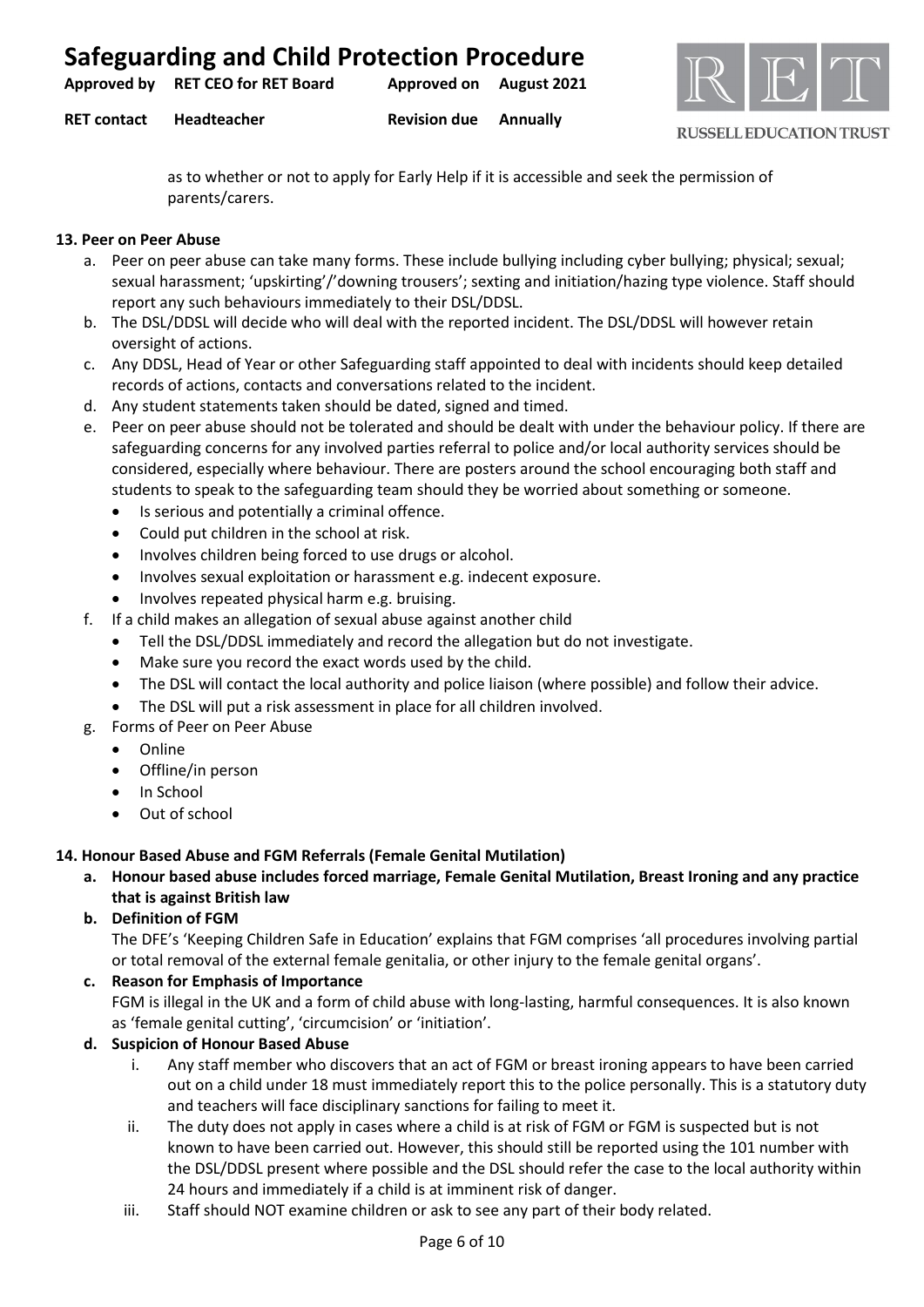|                                   | <b>Safeguarding and Child Protection Procedure</b> |  |
|-----------------------------------|----------------------------------------------------|--|
| Approved by RET CEO for RET Board | Approved on August 2021                            |  |



- **RET contact Headteacher Revision due Annually**
	- iv. Further advice can be obtained from the NSPCC on 0808 800 5000.
	- v. Any staff member who suspects impending or occurred breast ironing, forced marriage or other honour-based violence must verbally report immediately to the DSL who will immediately refer to the Local Authority and may call the police if they suspect a crime has happened or is about to happen.

#### **15. Referrals for Extremism and/or Radicalisation**

- a. Referrals for Extremism including Radicalisation should be made through the normal local authority process by the DSL (or other staff if they cannot reach the DSL) – see process for referral.
- b. Where the DSL/staff member has concerns there is a Department for Education telephone helpline 020 7340 7264 that can be used to discuss individual cases.
- c. The DSL/staff may also email [counter.extremism@education.gov.uk](mailto:counter.extremism@education.gov.uk) but this email IS NOT for use for emergency situations.
- d. In an emergency, call 999 or the anti-terrorist hotline on 0800 789 321 if you think someone is in immediate danger; think someone may be travelling to join an extremist group; see or hear something that may be terrorist related.

#### **16. Referrals for Sexual Violence**

- a) Even if a victim requests otherwise, if you suspect that a child has been raped or subject to another form of penetrative or sexual assault, the DSL should report this to the police as well as making the referral to the local authority.
- b) If it has already been reported to police, the DSL should contact the school police liaison or such like to ensure the child is supported in school.
- c) Confidence cannot be promised by any staff member.
- d) A risk assessment should be immediately written by the Headteacher and DSL (and updated as appropriate when meetings or information sharing occurs). This should be informed by the Brook sexual behaviours traffic light tool.
- e) If there is such an allegation in place, the alleged perpetrator should be removed from any shared classes. This is NOT an assumption of guilt, it is in the best interests of both parties as per DFE Guidance
- f) The Headteacher and DSL should also give thought to other times where the children may be in close proximity e.g. lunch hall, playground, public transport and put measures in place to prevent the contact.
- g) The Headteacher should not wait for a local authority or police investigation or outcome before making decisions on balance of probability using the risk assessment in place with regard to consequences for individuals.
- h) If either party are finding it difficult to attend school because of the close proximity and request a school transfer, they should be supported to make an appropriate move.

#### **17. Sexual Harassment**

- a) Staff should be trained in sexism, sexual harassment and violence by the DSL or a staff member experienced and up to date with national policy and agenda.
- b) All staff should maintain an 'it could happen here' perspective.
- c) All staff should be aware that addressing inappropriate behaviour can help prevent abusive and violent behaviours.
- d) All staff should be aware that sexual harassment can be done by a group, not just an individual.
- e) Sexual harassment can come in physical or non-physical forms. It includes 'upskirting', name calling and verbal abuse, online harassment and physical touching of clothing or body parts where consent has not been given.
- f) Sexual harassment can be mistaken for banter or childish behaviour. It should however be recognised, taken seriously and dealt with accordingly.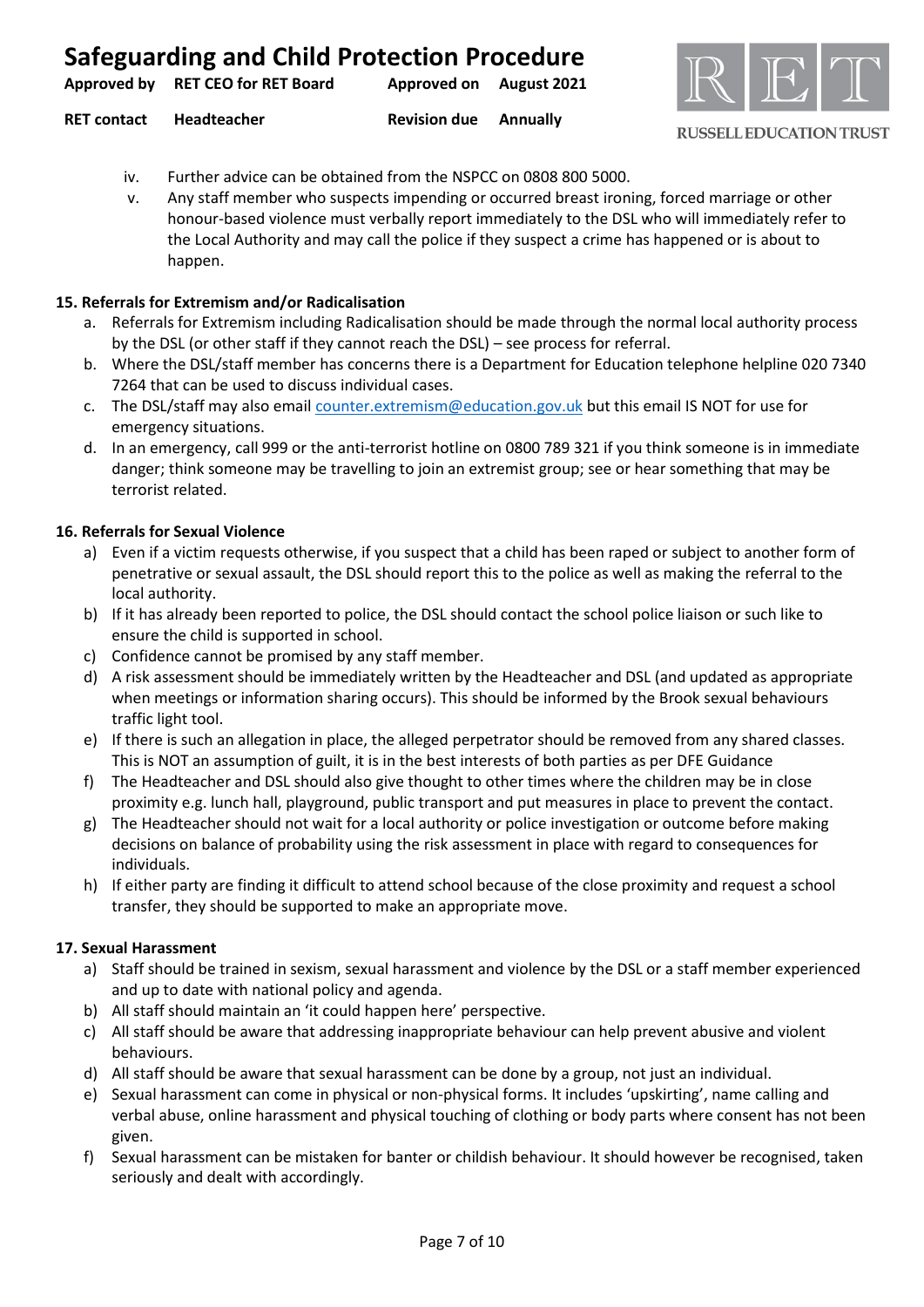**Approved by RET CEO for RET Board Approved on August 2021**

**RET contact Headteacher Revision due Annually**



**RUSSELL EDUCATION TRUST** 

- g) If sexual harassment is identified, this should be reported by staff to the DSL/DDSL verbally and appropriate steps taken to involve parents and the local authority as appropriate and decide whether a risk assessment is needed.
- h) The DSL/DDSL should seriously consider whether to make a referral to Early Help or to the Local Authority Safeguarding Children Partnership.
- i) It should be recognised that sexual harassment can be on or offline and that coercion can result in targeted children behaving in ways they wouldn't ordinarily (both on and offline)

#### **18. Online Abuse/Inappropriate Images**

The following websites may be used by professionals within the school to seek help and advice e.g. in removing online content:

- <https://www.saferinternet.org.uk/professionals-online-safety-helpline>
- <https://www.iwf.org.uk/>
- <https://www.gov.uk/government/groups/uk-council-for-child-internet-safety-ukccis>
- <https://www.thinkuknow.co.uk/>
- [https://www.](https://www/)gov.uk/government/publications/teaching-online-safety-in-schools

Commerce, including gambling online, also presents risks to children.

- a) If there is an allegation of indecent pictures being taken ('Youth Produced Sexual Imagery'), made or passed by children under 18, the school must refer this to the police (usually through the DSL).
- b) If there is an allegation of abusive/inappropriate messaging staff should ask children to screen shot where possible and the DSL/Headteacher will decide whether a local authority referral or police report should be made.
- c) If the DSL or another staff member thinks that a child is at immediate risk of harm because of images or text sent/received, they should telephone the police and the local authority by the end of the school day.
- d) Where possible, staff should not look at indecent images made or passed by children to ascertain their risk. The DSL/DDSL should take advice and handle these matters.
- e) Where it is not possible to ascertain who has sent/received images, or in instances where multiple children are involved it may be necessary to investigate further and for appropriate trained staff to look at phones and ask other children for screen shots and written statements of when things were sent/received, in what context and what was sent and received.
- f) Investigating staff should always consider that images or text may have crossed platforms (across different social media sites or apps) and not limit their investigation to one social media site.
- g) Headteachers should make decisions about consequences on balance of probability and not wait for investigation of multiple platforms.
- h) If a teacher sees sexual images or text relating to sexual behaviours of a child under 18 outside school hours, and they cannot reach their DSL, DDSL or Headteacher, they must speak to the police and make a local authority referral immediately (see '3' in this procedure).
- i) If a member of staff finds inappropriate images on a device or in print at school e.g. on a student's phone this should be referred to the DSL immediately. If possible, they should remove the device from the location/person and hand it to the DSL.
- j) Staff members should not seek to view inappropriate images (as in the Searching and Screening Advice from the DFE), they should alert the DSL instead.
- k) Staff should NEVER copy inappropriate images to their own electronic devices.
- l) The DSL and Headteacher should annually update a risk assessment that considers and reflects the risks students face online.

#### **19. Notifying Parents/Carers**

a. We will notify parents/carers as soon as possible in the event of a disclosure to us or when we have a concern about the welfare of a child (within 24 hours). Other staff will only talk to parents/carers about any such concerns following consultation with the DSL.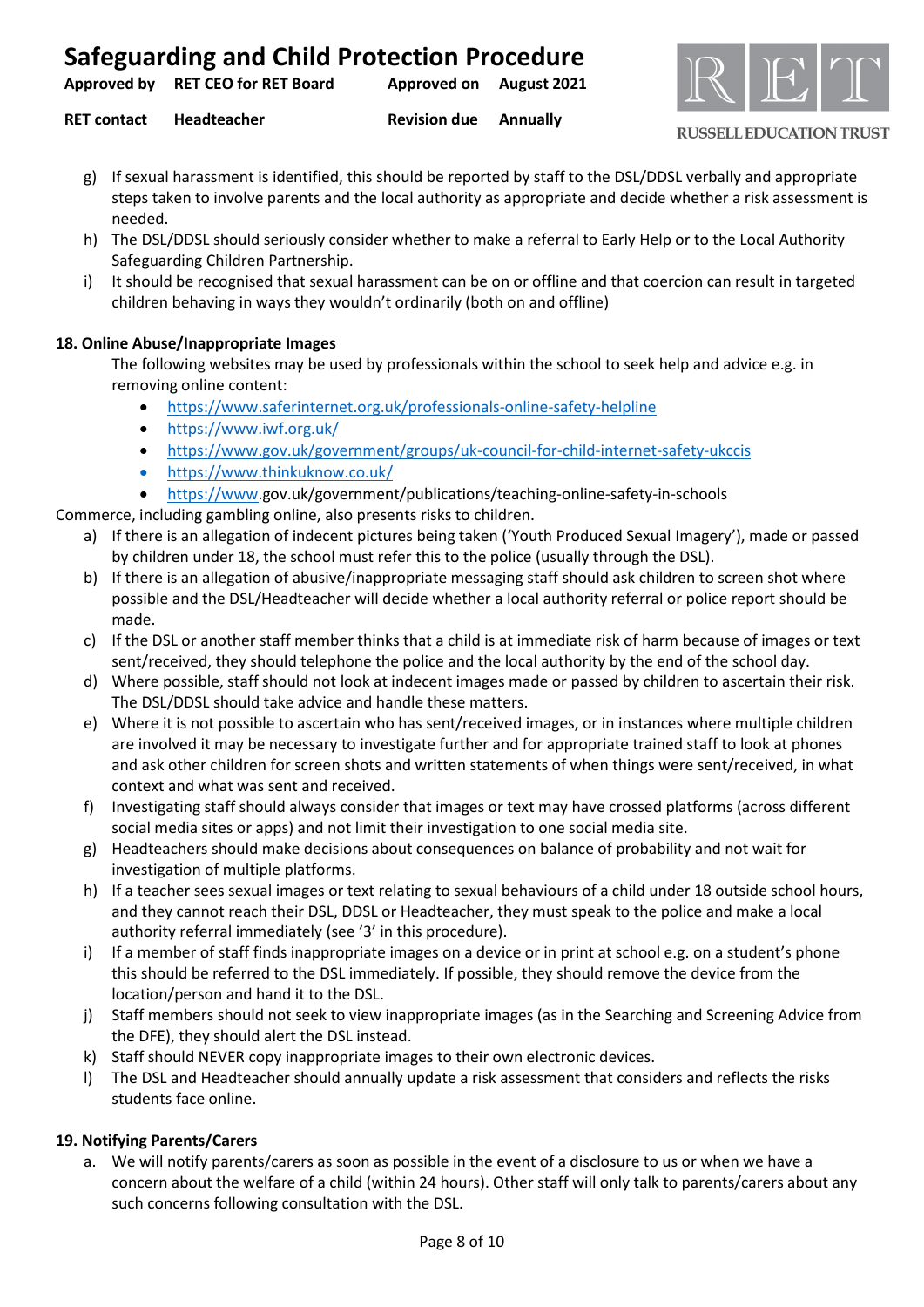| Approved by RET CEO for RET Board | Approved on August 2021 |  |
|-----------------------------------|-------------------------|--|
|                                   |                         |  |

**RET contact Headteacher Revision due Annually**



**RUSSELL EDUCATION TRUST** 

- b. If we believe that notifying parents/carers would increase the risk to the child, we will discuss this with the local authority children's social care team and/or with the police (as appropriate) before doing so.
- c. In the case of allegations of abuse made against other children, we will normally notify the parents of all the children involved.
- d. We will consult the police and social care before speaking to a parent/carer if we or other parties believe that a crime may have been committed.
- e. Where we are asked by the police or children's services to delay contact with a parent, we will ask the relevant service for confirmation of this instruction in writing (an email will suffice).

#### **20. Record Keeping**

- a. The school will keep detailed and comprehensive notes and chronologies with dates, times and staff signatures/codes. This includes records of follow up actions, phone-calls and meetings.
- b. All records are to be kept on CPOMS as either typed entries or electronic attachments.
- c. We will share this information only with appropriate agencies in line with local safeguarding procedures. The Data Protection Act 2018 and GDPR will not prevent us from keeping comprehensive records on CPOMs.
- d. Schools will retain data in line with the Trust's data retention schedule.

#### **21. Reviewing Safeguarding Cases**

a. The school will review the cases of students with Safeguarding concerns on a regular basis. Timely actions will be taken by the school to move the case forward, chase external services with the aim of improving the circumstances for the child

#### **22. Children with Special Educational Needs and/or Disabilities (SEND)**

- a. Staff should be mindful that children with special educational needs (SEN) and disabilities can face additional safeguarding challenges. If they demonstrate certain behaviours, these may mistakenly be attributed to their SEND.
- b. Additional barriers can exist when recognising abuse and neglect in this group of children. These can include:
	- i. assumptions that indicators of possible abuse such as behaviour, mood and injury;
	- ii. relate to the child's disability without further exploration;
	- iii. children with SEN and disabilities can be disproportionally impacted by things like;
	- iv. bullying- without outwardly showing any signs; and
	- v. communication barriers and difficulties in overcoming these barriers.
- c. The pastoral education plan.

Children who are 'looked after' should have their own pastoral education programme which will be drawn up in discussion with social services, the Virtual School Headteacher, foster parents and the child themselves.

#### **23. The Criminal Exploitation of Children and Children at Risk of Partaking In Or At Risk From Serious Violence**

- a. School staff should be trained to recognise the common signs that a child is being exploited criminally, is partaking in or at risk of violent crime.
- b. Some of these signs are (not exhaustive): new tags or nicknames, unexplained gifts, possessions or cash, bruising and/or self-harm, refusal to talk to adults in school, significant decrease in academic performance, frequent absence from school, increasingly withdrawn, outbursts of violent/aggressive/irrational behaviour.
- c. Should staff recognise these signs in children, they should make an immediate verbal referral to the DSL/DDSL as per school policy for safeguarding referrals.
- d. Safeguarding staff should ensure that all details are logged and that parents and Local Authority Safeguarding Children Partnerships are informed.
- e. If behaviours/warning signs do not dissipate as a result of parental contact and referrals, the school should re-refer to the Local Authority and chase actions.